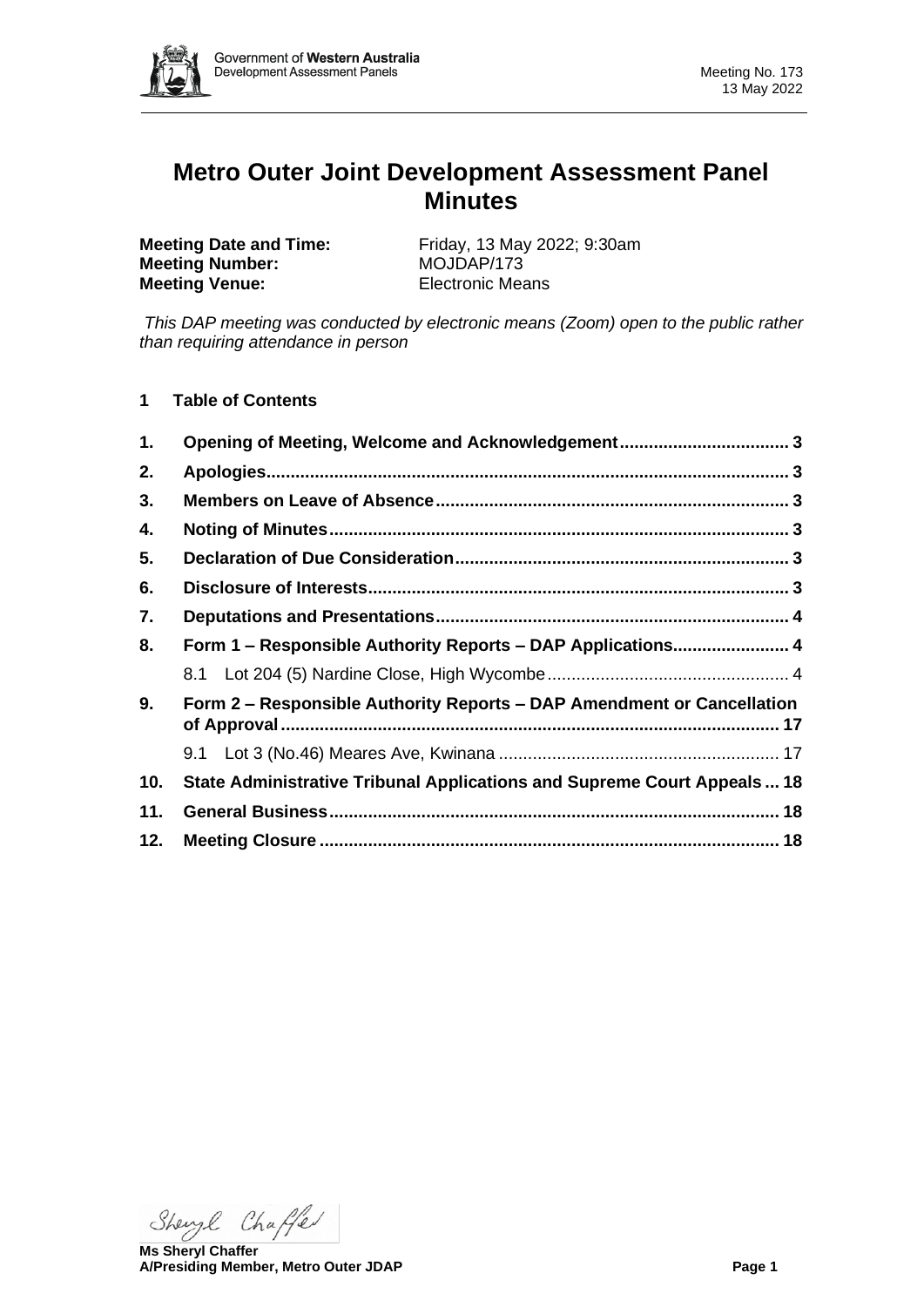

# **Attendance**

# **DAP Members**

Ms Sheryl Chaffer (A/Presiding Member) Mr Tony Arias (A/Deputy Presiding Member) Ms Diana Goldswain (A/Third Specialist Member)

*Item 8.1* Cr Margaret Thomas (Local Government Member, City of Kalamunda) Cr Kellie Miskiewicz (Local Government Member, City of Kalamunda)

*Item 9.1* Mayor Carol Adams (Local Government Member, City of Kwinana) Cr Matthew Rowse (Local Government Member, City of Kwinana)

## **Officers in attendance**

*Item 8.1* Mr Mitchell Brooks (City of Kalamunda) Mr Andrew Fowler-Tutt (City of Kalamunda) Ms Asha Logan (City of Kalamunda)

*Item 9.1* Mr Adam Prestage (City of Kwinana) Mr Paul Neilson (City of Kwinana)

## **Minute Secretary**

Ms Megan Ventris (DAP Secretariat) Ms Samantha Hansen (DAP Secretariat)

## **Applicants and Submitters**

*Item 8.1* Mr Josh Watson (Planning Solutions) Mr Nic Watson (Planning Solutions) Mr Matthew Elliott (Accord Property) Mr Connor Brown (Accord Property) Mr Oliver Mouchemore (Accord Property

*Item 9.1* Mr Nathan Stewart (Rowe Group) Mr Kieran McGovern (Rowe Group)

## **Members of the Public / Media**

Nil.

Shengl Chaffer

**Ms Sheryl Chaffer A/Presiding Member, Metro Outer JDAP Page 2**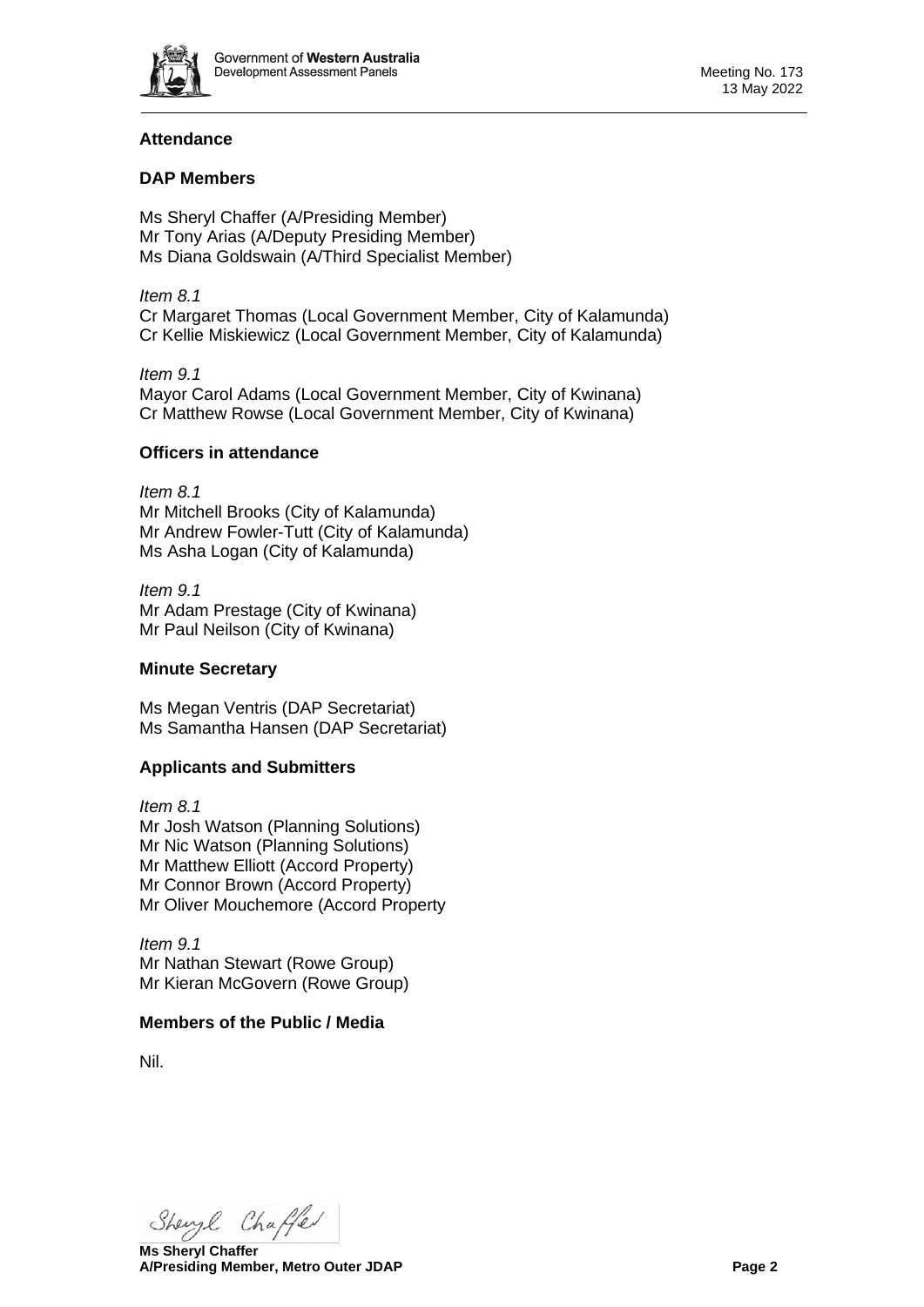

## <span id="page-2-0"></span>**1. Opening of Meeting, Welcome and Acknowledgement**

The A/Presiding Member declared the meeting open at 9:36am on 13 May 2022 and acknowledged the traditional owners and paid respect to Elders past and present of the land on which the meeting was being held.

The A/Presiding Member announced the meeting would be run in accordance with the DAP Standing Orders 2020 under the *Planning and Development (Development Assessment Panels) Regulations 2011.*

## **1.1 Announcements by A/Presiding Member**

The A/Presiding Member advised that in accordance with Section 5.16 of the DAP Standing Orders 2020 which states *'A person must not use any electronic, visual or audio recording device or instrument to record the proceedings of the DAP meeting unless the Presiding Member has given permission to do so.',* the meeting would not be recorded.

This meeting was convened via electronic means (Zoom). Members were reminded to announce their name and title prior to speaking.

#### <span id="page-2-1"></span>**2. Apologies**

Mr Ian Birch (Presiding Member) Mr Jason Hick (Third Specialist Member)

#### <span id="page-2-2"></span>**3. Members on Leave of Absence**

Nil.

#### <span id="page-2-3"></span>**4. Noting of Minutes**

DAP members noted that signed minutes of previous meetings are available on the [DAP website.](https://www.dplh.wa.gov.au/about/development-assessment-panels/daps-agendas-and-minutes)

#### <span id="page-2-4"></span>**5. Declaration of Due Consideration**

The A/Presiding Member noted that an addendum to the agenda was published to include details of a DAP direction for further information and responsible authority response in relation to Item 8.1, received on 11 May 2022.

All members declared that they had duly considered the documents.

#### <span id="page-2-5"></span>**6. Disclosure of Interests**

In accordance with section 2.4.9 of the DAP Code of Conduct 2017, DAP Members, Cr Matthew Rowse and Mayor Carol Adams, declared that they participated in a prior Council meeting in relation to the application at item 9.1. However, under section 2.1.2 of the DAP Code of Conduct 2017, Cr Matthew Rowse and Mayor Carol Adams acknowledged that they are not bound by any previous decision or resolution of the local government and undertakes to exercise independent judgment in relation to any DAP application before them, which will be considered on its planning merits.

Shengl Chaffer

**Ms Sheryl Chaffer A/Presiding Member, Metro Outer JDAP Page 3**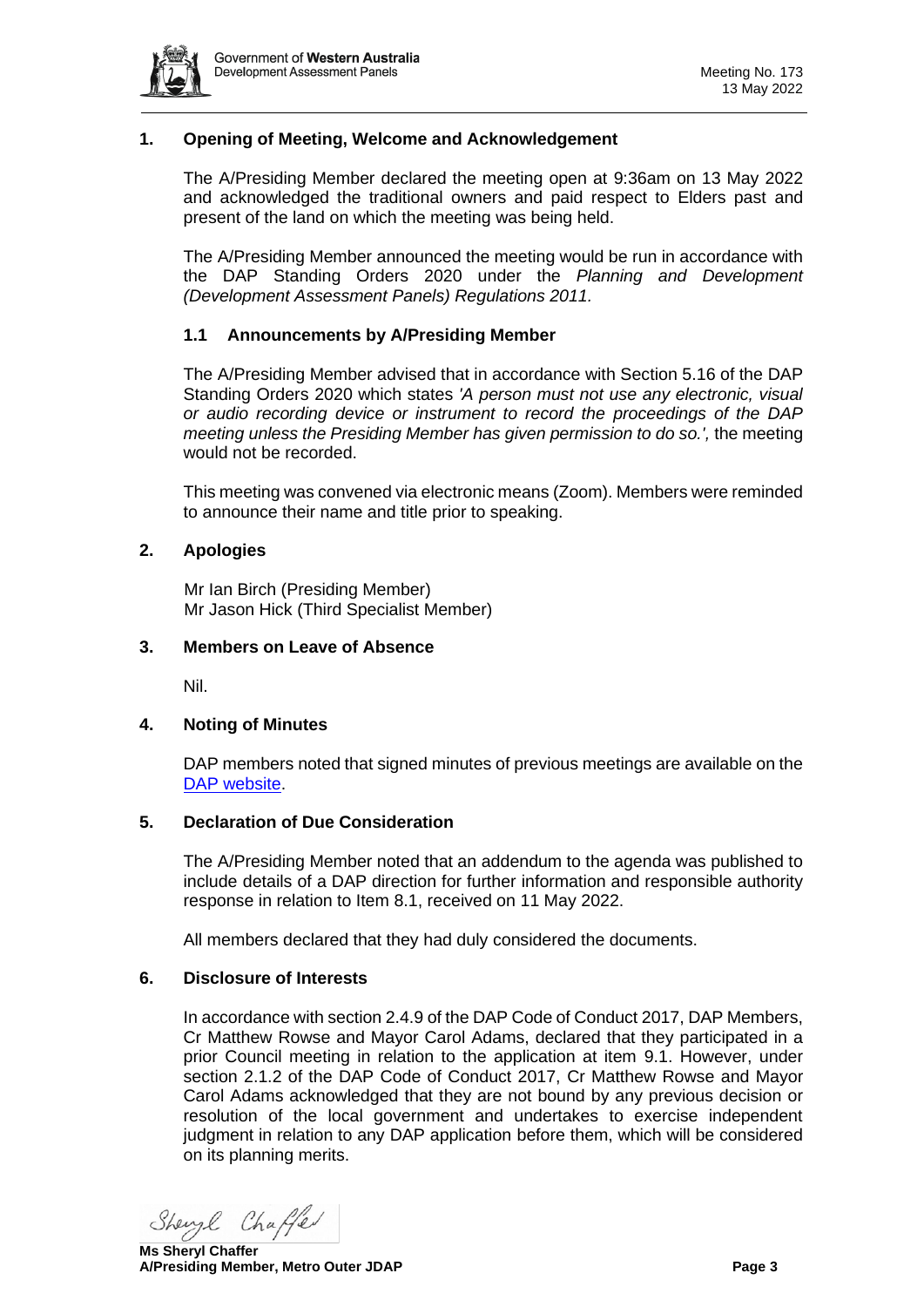

In accordance with section 6.2 and 6.3 of the DAP Standing Orders 2020, the A/Presiding Member determined that the members listed above, who have disclosed an Impartiality Interest, are permitted to participate in the discussion and voting on the item.

# **PROCEDURAL MOTION**

## **Moved by: Ms Sheryl Chaffer <b>Seconded by:** Mr Tony Arias

That the application at Item 9.1 be heard prior to the application at Item 8.1.

# **The Procedural Motion was put and CARRIED UNANIMOUSLY.**

**REASON:** The panel believed Item No. 9.1 would be a more straightforward item to deal with.

*Cr Margaret Thomas and Cr Kellie Miskiewicz (Local Government Member, City of Kalamunda) left the panel at 9:44am. Mayor Carol Adams and Cr Matthew Rowse (Local Government Member, City of Kwinana) joined the panel at 9:44am.*

# <span id="page-3-0"></span>**7. Deputations and Presentations**

- **7.1** Mr Josh Watson (Planning Solutions) addressed the DAP in support of the recommendation for the application at Item 8.1 and responded to questions from the panel.
- **7.2** The City of Kalamunda Officers addressed the DAP in relation to the application at Item 8.1 and responded to questions from the panel.

## *The presentations at Items 7.1 - 7.2 were heard prior to the application at Item 8.1.*

# <span id="page-3-2"></span><span id="page-3-1"></span>**8. Form 1 – Responsible Authority Reports – DAP Applications**

## **8.1 Lot 204 (5) Nardine Close, High Wycombe**

| Development Description: | Research & technology premises,<br>warehouse/storage and office |
|--------------------------|-----------------------------------------------------------------|
| Applicant:               | <b>Planning Solutions</b>                                       |
| Owner:                   | <b>Scott Chatwin</b>                                            |
| Responsible Authority:   | City of Kalamunda                                               |
| DAP File No:             | DAP/22/02194                                                    |

*The following amendments were made to conditions administratively:*

*(i) That Condition No. 2 be amended to read as follows:*

*That the date for Plan No. 3477 03 (Floor Plans) be amended to 1221/04/2022.*

**REASON**: To be the correct date as listed on the plan.

Shengl Chaffer

**Ms Sheryl Chaffer A/Presiding Member, Metro Outer JDAP Page 4**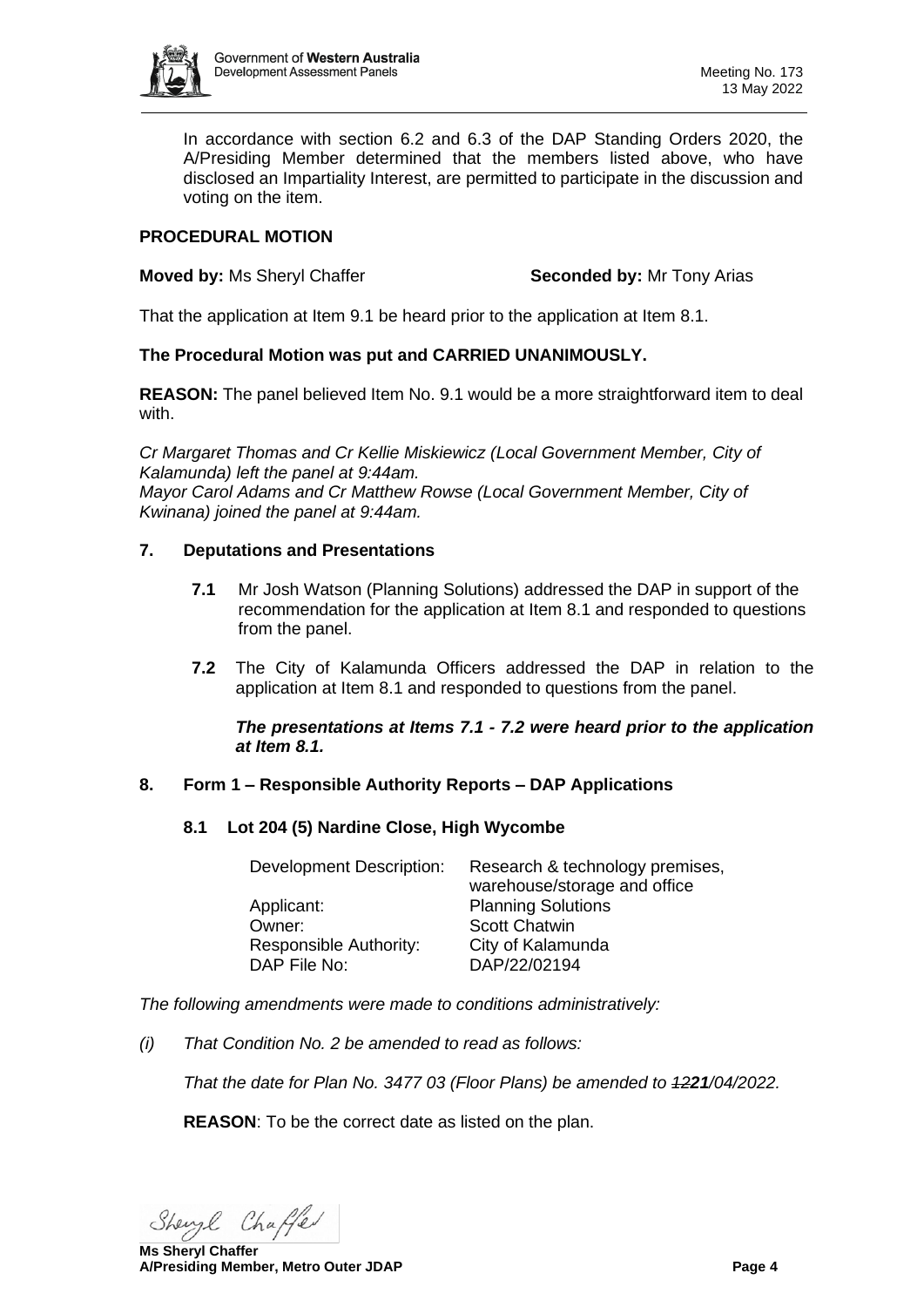

# **REPORT RECOMMENDATION**

**Moved by: Cr Margaret Thomas <b>Seconded by:** Mr Tony Arias

With the approval of the Mover and Seconder the following amendments were made:

(ii) That Condition No. 2 be amended to read as follows:

That the reference to Plan No. *t21.330.sk01b* be amended to *t21.330.sk01c*.

**REASON**: The applicant provided an updated plan for the Service Vehicle Circulation with their presentation. With the support from the City of Kalamunda Officers, this plan is to be approved.

(iii) That Condition No. 8 be amended to read as follows:

*Prior to applying approval for a Building Permit, arrangements being made to the satisfaction of the City of Kalamunda to ensure that a Cost Contribution will be made for 204 (No 5) Nardine Close, High Wycombe, towards the Forrestfield Light Industrial Area – Stage 1 Development Contribution Plan for Infrastructure and Administrative Costs pursuant to cl.6.5 and Schedule 12 of the City of Kalamunda Local Planning Scheme No. 3.*

**REASON**: The City of Kalamunda officers confirmed that the required time for implementation of the condition is before issue of the building permit rather than prior to applying for the building permit.

(iv) That Condition No. 15 be amended to read as follows:

*Prior to applying approval for a building permit, the applicant is to submit, and have approved by the City of Kalamunda, an External Lighting Plan, in accordance with the following criteria:*

- *i. Detailing lighting to internal driveways, carparks, pathways and areas of open space.*
- *ii. All lighting shall be designed and installed so that as far as reasonably possible, by way of hooding and orientation, minimal light will be case onto any adjoining property.*
- *iii. Lighting shall not cause a nuisance to adjoining residents or the travelling public and shall at all times comply with the requirements stipulated under Australian Standard AS 4282-1997 (Control of the Obtrusive Effects of Outdoor Lighting).*

*The approved lighting plan is to be implemented prior to the occupation of the development and the constructed lighting thereafter maintained for the duration of the development to the satisfaction of the City of Kalamunda.*

**REASON**: The City of Kalamunda officers confirmed that the required time for implementation of the condition is before issue of the building permit rather than prior to applying for the building permit.

Shengl Chaffer

**Ms Sheryl Chaffer A/Presiding Member, Metro Outer JDAP Page 5**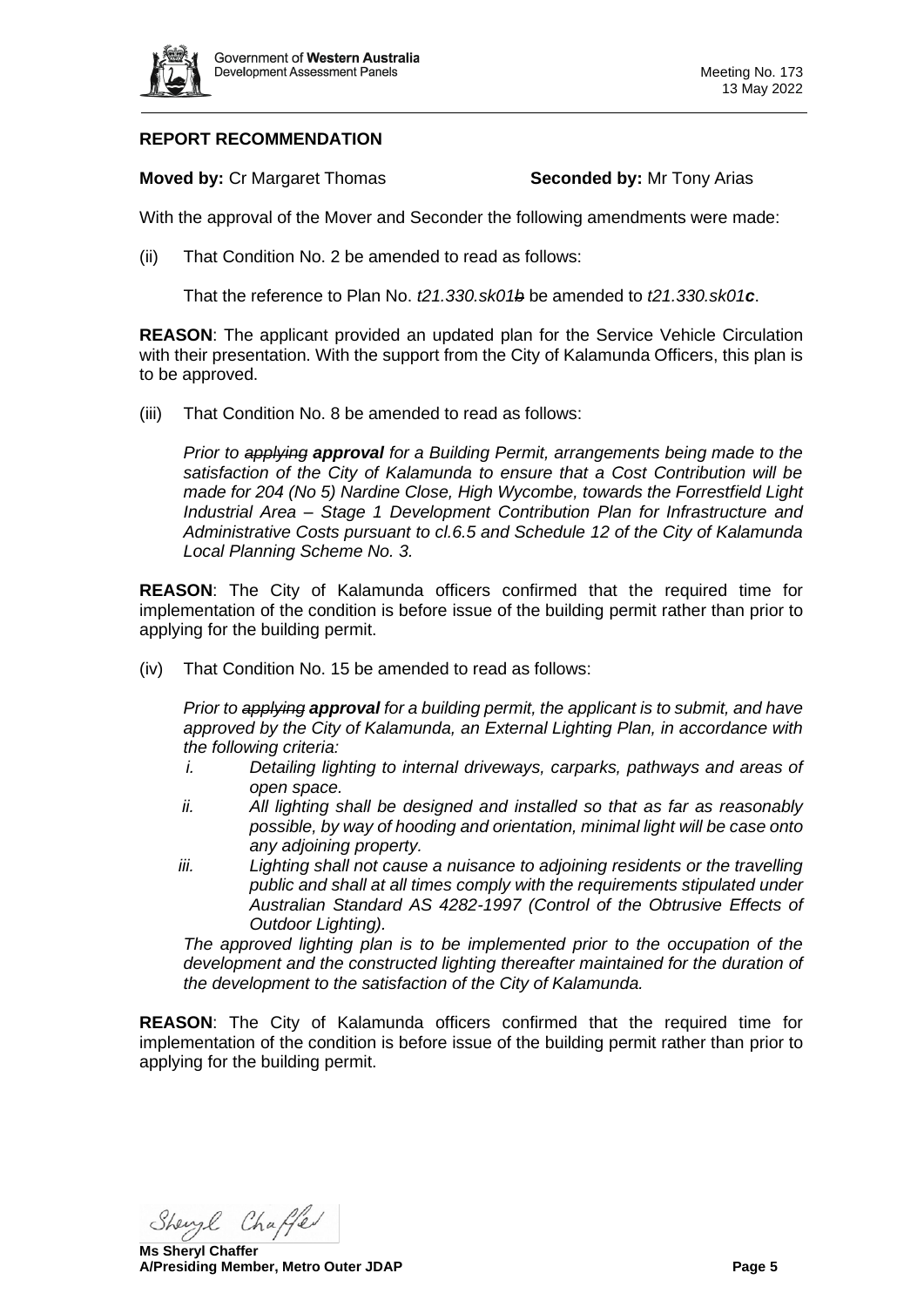

That the Metro Outer Joint Development Assessment Panel resolves to:

- 1. **Accept** that the DAP Application reference DAP/22/02194 is appropriate for consideration as a "Research and Technology Premise, Warehouse/Storage & Office" land use and compatible with the objectives of the zoning table in accordance with Clause 4.2.4 of the City of Kalamunda Local Planning Scheme No. 3;
- 2. **Approve** DAP Application reference DAP/22/02194 and accompanying Development Plans as referenced in condition 2 in accordance with Clause 68 of Schedule 2 (Deemed Provisions) of the *Planning and Development (Local Planning Schemes) Regulations 2015*, and the provisions of Clause 10.4 of the City of Kalamunda Local Planning Scheme No. 3, subject to the following conditions:

## **Conditions**

- 1. This decision constitutes planning approval only and is valid for a period of 4 years from the date of approval. If the subject development is not substantially commenced within the specified period, the approval shall lapse and be of no further effect.
- 2. The development being carried out in accordance with the plan(s)/drawing(s) and document(s) (including any recommendations made) listed below, including any amendments to those plans as shown in red.

| Plan No.        | Rev. | Title                  | <b>Date</b> | <b>Prepared by</b> |
|-----------------|------|------------------------|-------------|--------------------|
| 3477 03         | B    | <b>SITE PLAN</b>       | 12/04/2022  | <b>BROWN</b>       |
|                 |      |                        |             | <b>FALCONER</b>    |
| 347703          | B    | <b>FLOOR PLANS</b>     | 21/04/2022  | <b>BROWN</b>       |
|                 |      |                        |             | <b>FALCONER</b>    |
| 3477 04         | A    | <b>ELEVATIONS</b>      | 25/02/2022  | <b>BROWN</b>       |
|                 |      |                        |             | <b>FALCONER</b>    |
| 3477 05         | A    | <b>ELEVATIONS</b>      | 25/02/2022  | <b>BROWN</b>       |
|                 |      |                        |             | <b>FALCONER</b>    |
| 3477 06         | A    | <b>ELEVATIONS</b>      | 25/02/2022  | <b>BROWN</b>       |
|                 |      |                        |             | <b>FALCONER</b>    |
| t21.330.sk01c   |      | <b>SERVICE VEHICLE</b> | 22/02/2022  | <b>TRANSCORE</b>   |
|                 |      | <b>CIRCULATION</b>     |             |                    |
| 01              | D    | <b>LANDSCAPE PLAN</b>  | 26/04/2022  | <b>URBAN</b>       |
|                 |      |                        |             | <b>RETREAT</b>     |
|                 |      |                        |             | GARDEN             |
|                 |      |                        |             | <b>DESIGN</b>      |
| t21.330.wt.r01a | r01a | TRAFFIC IMPACT         | 22/02/2022  | <b>TRANSCORE</b>   |
|                 |      | STATEMENT              |             |                    |

- 3. A Detailed Drainage Plan is to be prepared based on geotechnical report and approved to manage all stormwater generated from roofed and paved areas onsite and to the specification and satisfaction of the City of Kalamunda.
- 4. For the duration of development, all stormwater drainage from roofed and paved areas being disposed of to the specification outlined in the approved Detailed Drainage Plan and to the satisfaction of the City of Kalamunda.

Shengl Chaffer

**Ms Sheryl Chaffer A/Presiding Member, Metro Outer JDAP Page 6**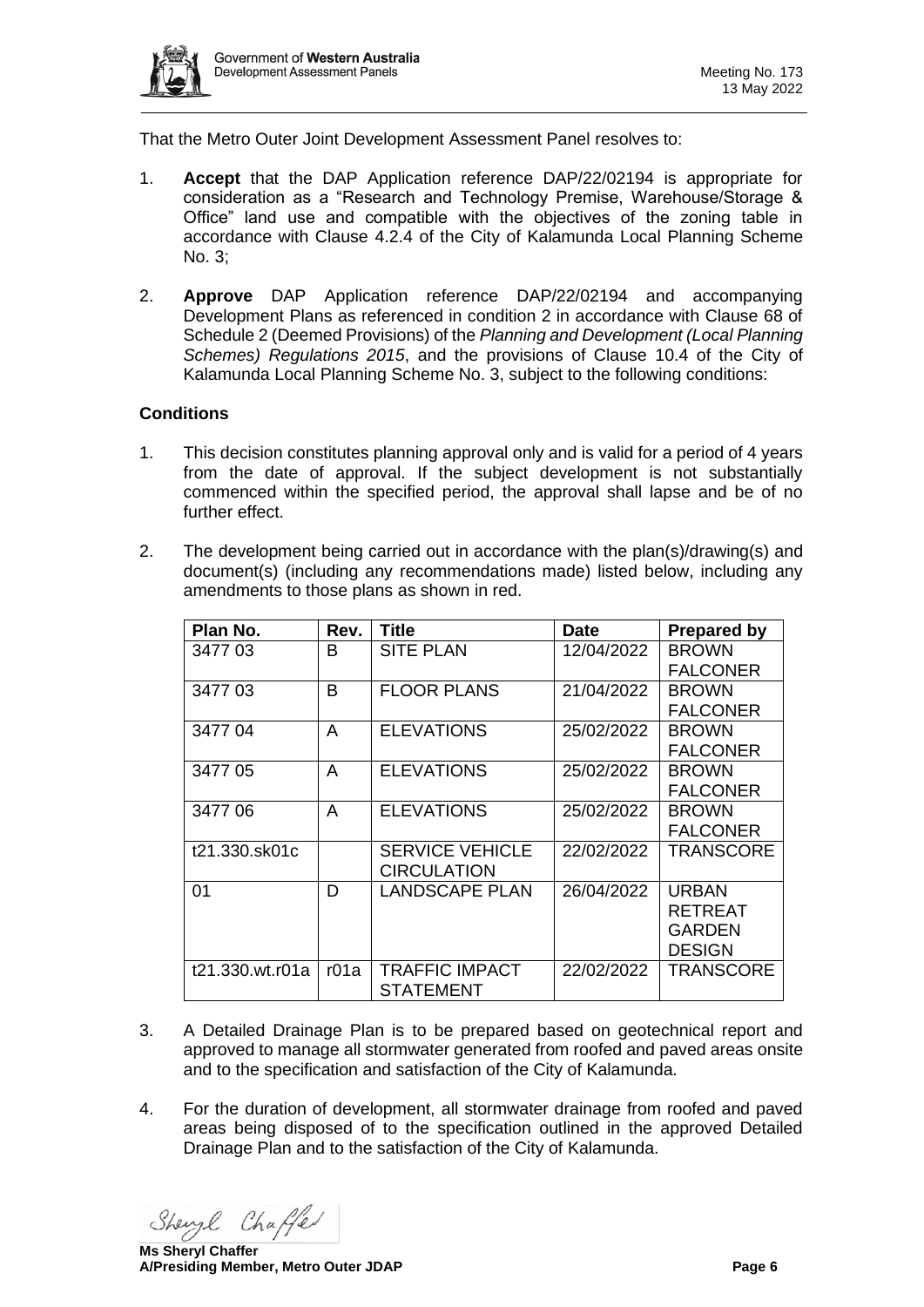

- 5. Prior to occupation of the development, redundant vehicle crossover(s) to be removed and the kerbing, verge, and footpath (where relevant) reinstated to the specifications and satisfaction of the City of Kalamunda.
- 6. Prior to an occupation of the development, all car parking areas must meet the following requirements:
	- i. The provision and maintenance of a minimum of 170 car parking spaces, which are designed, constructed, sealed, kerbed, drained and marked in accordance with Australian/New Zealand Standard AS/NZS 2890.1:2004, Parking facilities, Part 1: Off street car parking.
	- ii. The provision and maintenance car parking space(s) dedicated to people with disabilities, which are designed, constructed, sealed, kerbed, drained and marked in accordance with Australian/New Zealand Standard AS/NZS 2890.6:2009, Parking facilities, Part 6: Off street parking for people with disabilities and which are linked to the main entrance of the development by a continuous accessible path of travel designed and constructed in accordance with Australian Standard AS 1428.1 2009, Design for access and mobility, Part 1: General Requirements for access New building work.
	- iii. Vehicle parking, manoeuvring and circulation areas are to be suitably constructed, sealed, kerbed, line marked and drained to the specification and satisfaction of the City of Kalamunda and Australian Standard AS2890.

Comply with the above requirements and be maintained to the satisfaction of the City of Kalamunda for the duration of the development.

- 7. For the duration of the development, no car parking bays are to be used for other than the parking of vehicles, to the satisfaction of the City of Kalamunda.
- 8. Prior to approval for a Building Permit, arrangements being made to the satisfaction of the City of Kalamunda to ensure that a Cost Contribution will be made for 204 (No 5) Nardine Close, High Wycombe, towards the Forrestfield Light Industrial Area – Stage 1 Development Contribution Plan for Infrastructure and Administrative Costs pursuant to cl.6.5 and Schedule 12 of the City of Kalamunda Local Planning Scheme No. 3.
- 9. The maximum number of staff for the development must not exceed 200 at any one time.
- 10. Prior to the occupation of the development, the landowner/applicant contributing towards public art, pursuant to City of Kalamunda Local Planning Policy 26.
- 11. All landscaping noted in the approved Landscape Plan must be planted prior to occupation of the development and maintained thereafter, to the satisfaction of the City of Kalamunda. Any species which fail to establish within the first two planting seasons following implementation must be replaced at the landowners cost to the satisfaction of the City of Kalamunda.
- 12. Prior to occupation of the development, bicycle facilities shall be provided in accordance with Australian Standard AS 2890.3 to the Satisfaction of the City of Kalamunda. The facilities shall thereafter be retained for the duration of the development.

Shengl Chaffer

**Ms Sheryl Chaffer A/Presiding Member, Metro Outer JDAP Page 7**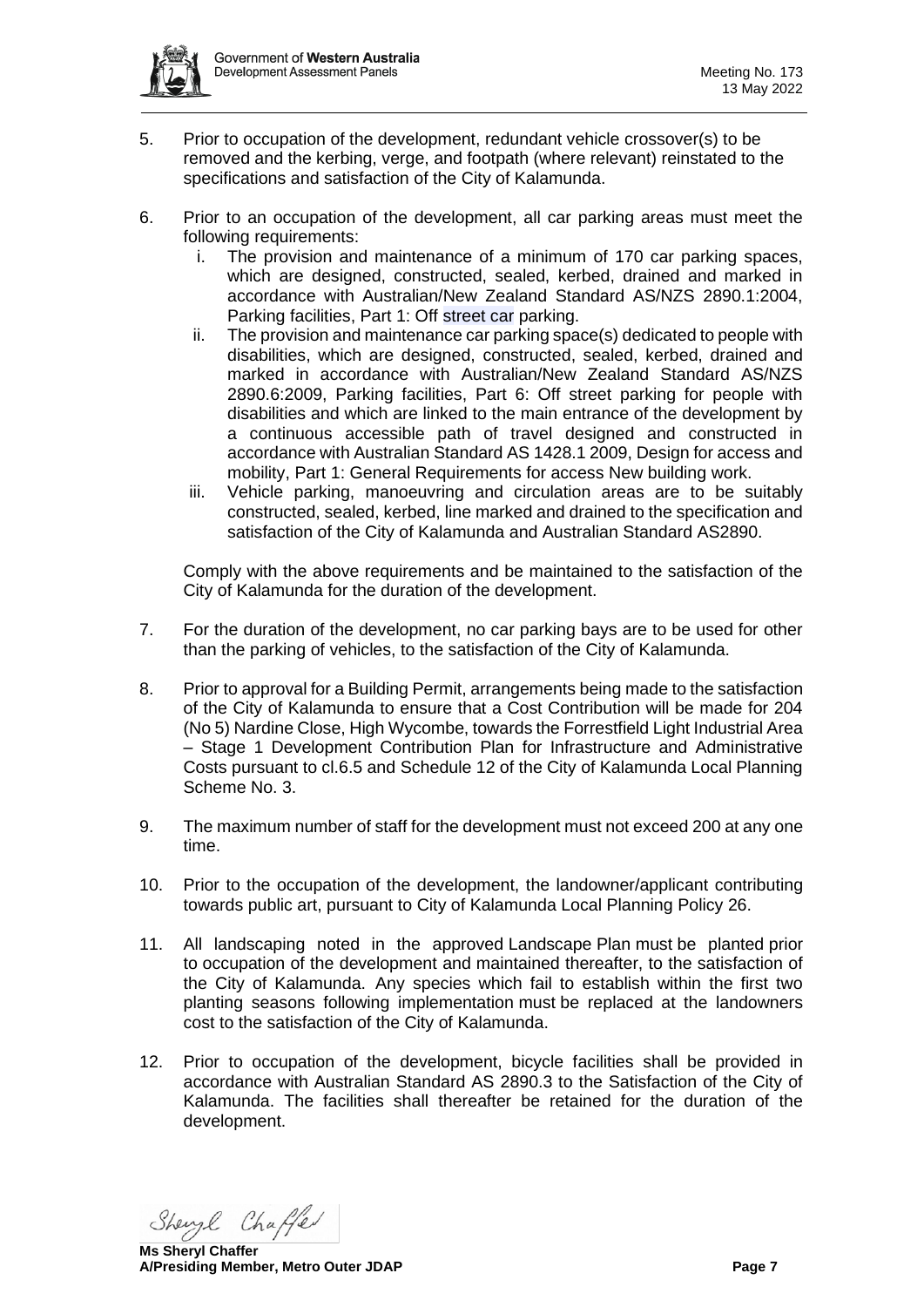

- 13. Signs and on-site advertising must not include reflective, flashing, chasing or pulsating lights and must not have such intensity as to cause annoyance to the public or illuminate beyond the extent of the lot boundaries for the duration of the development.
- 14. Prior to applying for a building permit, the landowner is to submit, and have approved by the City of Kalamunda, detailed information relating to external finishes and colour schemes. Prior to an occupation permit being granted, the approved external finishes and colour schemes are to be implemented to the satisfaction of the City of Kalamunda and maintained for the duration of the development.
- 15. Prior to approval for a building permit, the applicant is to submit, and have approved by the City of Kalamunda, an External Lighting Plan, in accordance with the following criteria:
	- i. Detailing lighting to internal driveways, carparks, pathways and areas of open space.
	- ii. All lighting shall be designed and installed so that as far as reasonably possible, by way of hooding and orientation, minimal light will be case onto any adjoining property.
	- iii. Lighting shall not cause a nuisance to adjoining residents or the travelling public and shall at all times comply with the requirements stipulated under Australian Standard AS 4282-1997 (Control of the Obtrusive Effects of Outdoor Lighting).

The approved lighting plan is to be implemented prior to the occupation of the development and the constructed lighting thereafter maintained for the duration of the development to the satisfaction of the City of Kalamunda.

- 16. Prior to occupation of the development, the landowner must locate and/or screen the following components of the development so that they are not visible from any road to which the site has frontage, adjoining properties or otherwise on display from any public vantage point:
	- a. Refuse storage areas;
	- b. Service equipment;
	- c. Mechanical ventilation;
	- d. Refrigeration units; and
	- e. Storage areas for machinery, materials or the like.
- 17. Prior to occupation of the development, crossovers must be designed and constructed to the specification and satisfaction of the City of Kalamunda.
- 18. Prior to occupation of the development, the development must be connected to the reticulated sewerage network.
- 19. Prior to an occupation permit being granted for the development, any recommendations of the submitted Transport Impact Statement are to be implemented to the specification and satisfaction of the City of Kalamunda.
- 20. A geotechnical report must be submitted detailing site conditions, particularly in respect to groundwater level and stormwater disposal by infiltration.

Shengl Chaffer

**Ms Sheryl Chaffer A/Presiding Member, Metro Outer JDAP Page 8**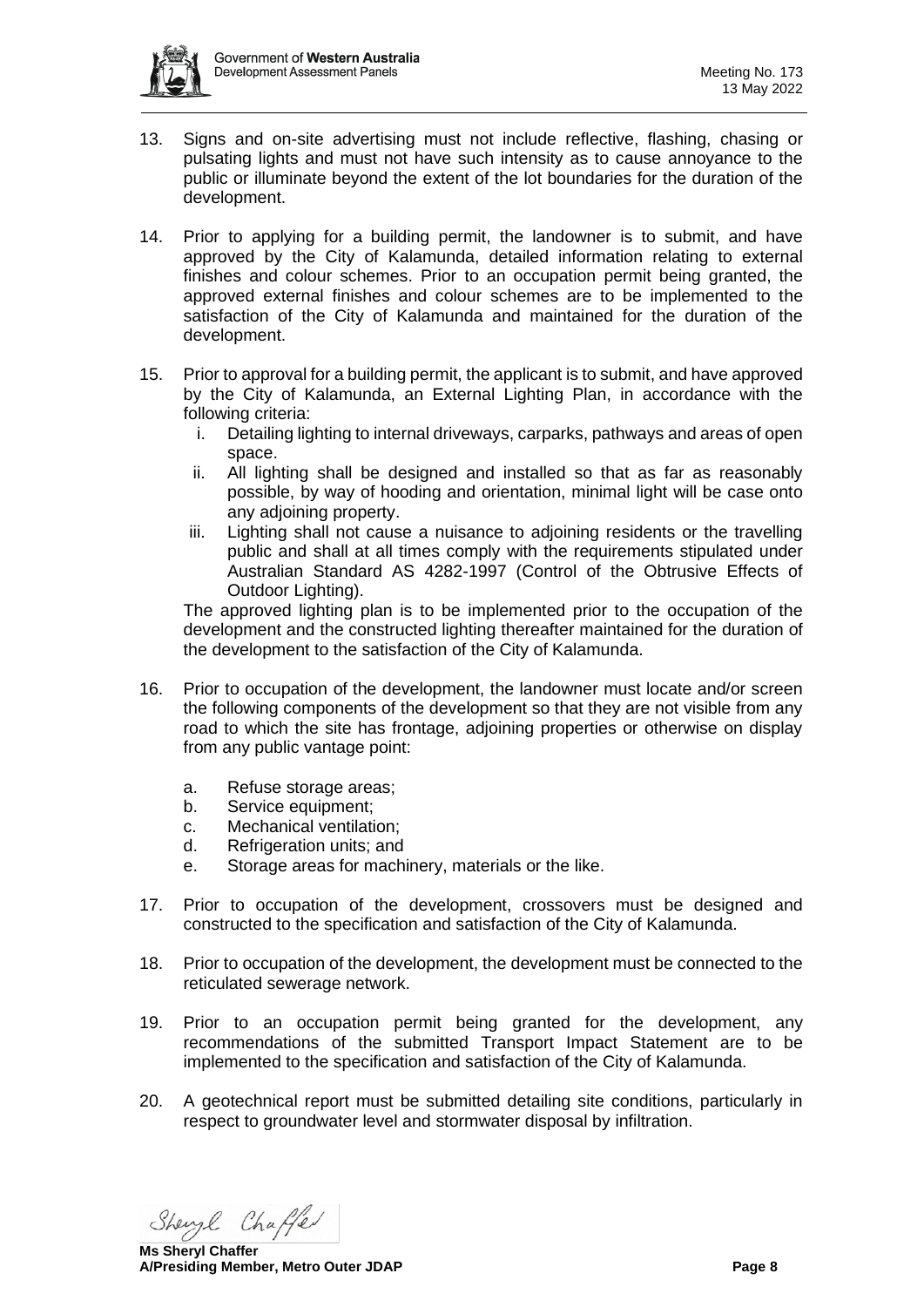

- 21. All cut and fill is to be retained within the property boundaries by retaining walls designed and certified by an accredited structural engineer. A Building Application will be required for the retaining wall if retained height is more than 500 mm.
- 22. Prior to applying for a Building Permit, the applicant is to submit, and have approved by the City of Kalamunda, a Noise Management Plan demonstrating compliance with the Environmental (Noise) Regulations 1997. The Noise Management Plan is to be prepared by an appropriately qualified acoustic consultant (such as a member of the Australian Acoustical Society or the Association of Australian Acoustical Consultants). The approved Noise Management Plan is to be implemented to the satisfaction of the City of Kalamunda for the duration of the development.
- 23. Prior to applying for a building permit, a Construction Management Plan must be submitted by the landowner to the satisfaction of the City of Kalamunda. The Construction Management Plan must be prepared by a suitably qualified person and detail how the construction of the development will be maintained including:
	- a. Public safety and security.
	- b. Hours of construction.
	- c. Traffic management plans during construction, including any proposed road closures.
	- d. Toilet facilities for construction workers.
	- e. Protection of public infrastructure and mature trees marked for retention within the road reserve.
	- f. Dilapidation report of adjoining properties.
	- g. How materials and equipment will be delivered and removed from the site.
	- h. How materials and equipment will be stored on the site.
	- i. Parking arrangements for staff, contractors and visitors.
	- j. Construction Waste disposal strategy and location of waste disposal bins.
	- k. How dust, noise, erosion, lighting and environmental hazards will be managed during the stages of construction.
	- l. Complaint management procedure.
	- m. Dilapidation report(s).
	- n. Other matters likely to impact on surrounding property owners.

The approved Construction Management Plan must be implemented prior to the commencement of works and thereafter maintained for the duration of works to the satisfaction of the City of Kalamunda.

- 24. Prior to the commencement of development, other than buildings, outbuildings and/or structures shown on the approved plan for retention, all buildings, outbuildings and/or structures present on lot being demolished and materials removed from the lot.
- 25. Prior to occupation of the development, all septic sewer systems including all tanks and pipes and associated drainage systems (soak wells or leach drains) and any stormwater disposal systems are to be decommissioned, in accordance with the Health (Treatment of Sewerage and Disposal of Effluent and Liquid Waste) Regulations 1974, removed, filled with clean sand and compacted. Proof of decommissioning is to be provided in the form of either certification from a licensed plumber or a statutory declaration from the landowner/applicant, confirming that the site has been inspected and all septic tanks, soak wells, leach drains and any associated pipework have been removed.

Shengl Chaffer

**Ms Sheryl Chaffer A/Presiding Member, Metro Outer JDAP Page 9**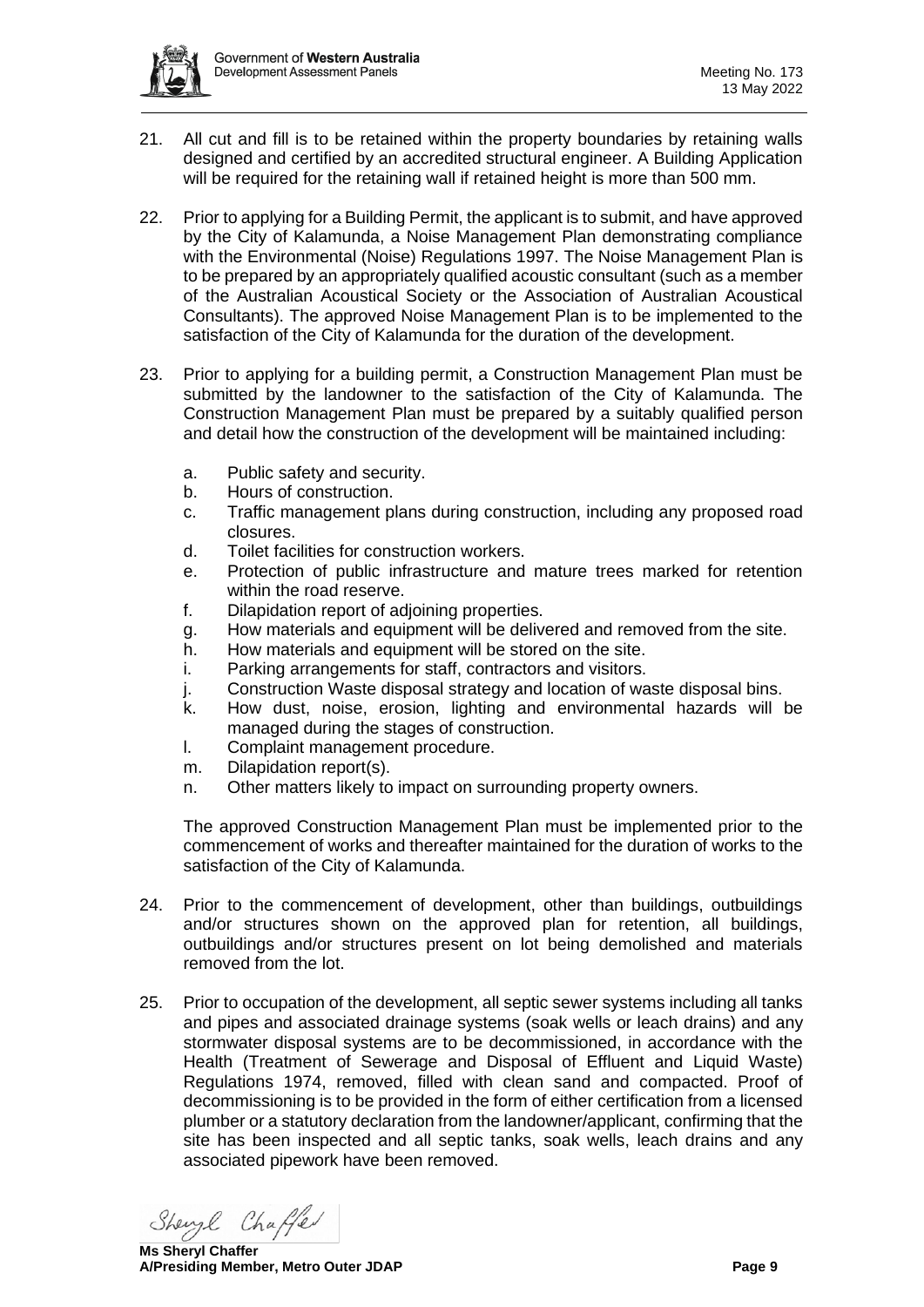

# **Advice Notes**

- A. A building permit is required prior to the commencement of works.
- B. The submitted Building Permit application plans are to be consistent with the plans that form part of the relevant planning approval, to the satisfaction of the City of Kalamunda.
- C. With regards to the crossover condition, the developer should refer to the Specifications for Crossover Construction available at www.kalamunda.wa.gov.au.
- D. In regard to stormwater drainage condition, the developer is referred to the City of Kalamunda Stormwater Design Guidelines for Subdivisional and Property Development, available at [www.kalamunda.wa.gov.au](http://www.kalamunda.wa.gov.au/)
- E. Lighting for the proposed development is to comply with AS 4282-1997 Control of the obtrusive effects of outdoor lighting.
- F. In regard to condition 10 the landowner's are advised that a public art contribution of \$100,000 applies to this approval, which can be provided through either a public art contribution within the subject site or within a public area within the vicinity of the subject site equal to \$100,000, or alternatively the provision of a \$100,000 as in lieu payment to the City of Kalamunda's Public Art Fund.
- G. In regard to condition 10 the City of Kalamunda's Local Planning Policy 26 (Public Art Contributions) provides a concise and documented procedure for public art contributions to provide for consistent management and transparent process by the City.
- H. This application qualifies for an exemption from the substantial commencement period, in that a new timeframe can be substituted being the original deadline plus an additional two (2) years. These periods are calculated from the date the approval was granted. This is available under 'Clause 78H Notice of Exemption from planning requirements during State of Emergency', issued by the Minister for Planning on 8 April 2020.
- I. The landowner/applicant is reminded of their obligations to comply with the "Land development sites and impacts on air quality: a guideline for the prevention of dust and smoke pollution from land development sites in Western Australia", prepared by the Department of Water and Environmental Regulation.
- J. All proposed fencing is to be installed to a standard no less than the minimum specification as required by the City of Kalamunda Fencing Local Laws.
- K. Attention is drawn to the requirements for access to buildings for people with disabilities in accordance with the Building Code of Australia and AS1428.1. Detailed drawings are to be submitted with the Building Permit application identifying means of access from carparking areas to the entrance of the building and throughout the building, as required by AS1428.1.
- L. A demolition permit is required prior to commencement of demolition works.

Shengl Chaffer

**Ms Sheryl Chaffer A/Presiding Member, Metro Outer JDAP Page 10**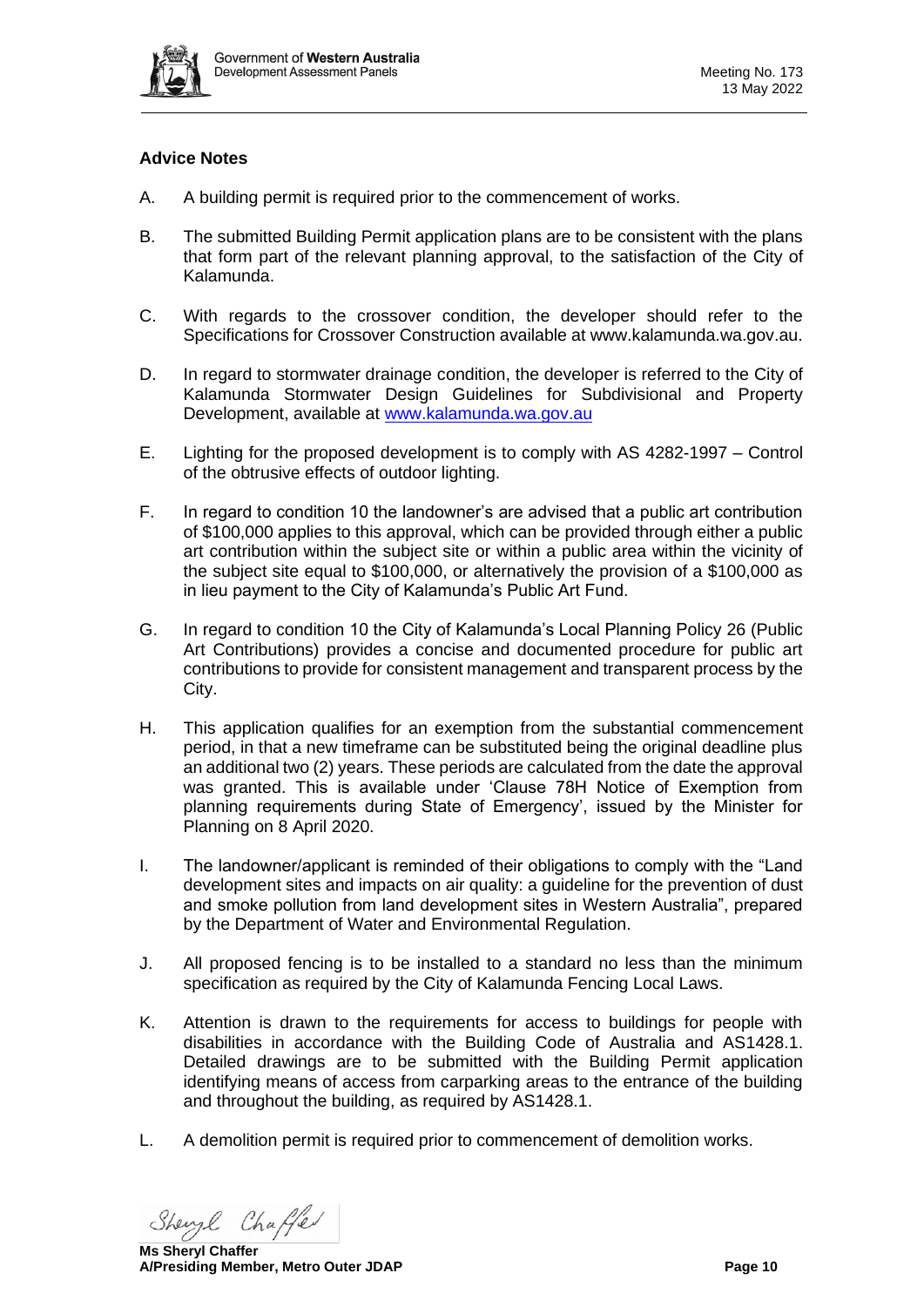

#### **AMENDING MOTION 1**

**Moved by:** Mr Tony Arias **Seconded by:** Ms Sheryl Chaffer

That Condition No.9 be deleted and the remaining conditions be renumbered accordingly.

## **The Amending Motion was put and CARRIED UNANIMOUSLY.**

**REASON:** The condition was considered unnecessary given the application provided significant surplus carparking bays beyond the requirements in the town planning scheme.

## **REPORT RECOMMENDATION (AS AMENDED)**

That the Metro Outer Joint Development Assessment Panel resolves to:

- 1. **Accept** that the DAP Application reference DAP/22/02194 is appropriate for consideration as a "Research and Technology Premise, Warehouse/Storage & Office" land use and compatible with the objectives of the zoning table in accordance with Clause 4.2.4 of the City of Kalamunda Local Planning Scheme No. 3;
- 2. **Approve** DAP Application reference DAP/22/02194 and accompanying Development Plans as referenced in condition 2 in accordance with Clause 68 of Schedule 2 (Deemed Provisions) of the *Planning and Development (Local Planning Schemes) Regulations 2015*, and the provisions of Clause 10.4 of the City of Kalamunda Local Planning Scheme No. 3, subject to the following conditions:

#### **Conditions**

1. This decision constitutes planning approval only and is valid for a period of 4 years from the date of approval. If the subject development is not substantially commenced within the specified period, the approval shall lapse and be of no further effect.

Shengl Chaffer

**Ms Sheryl Chaffer A/Presiding Member, Metro Outer JDAP Page 11**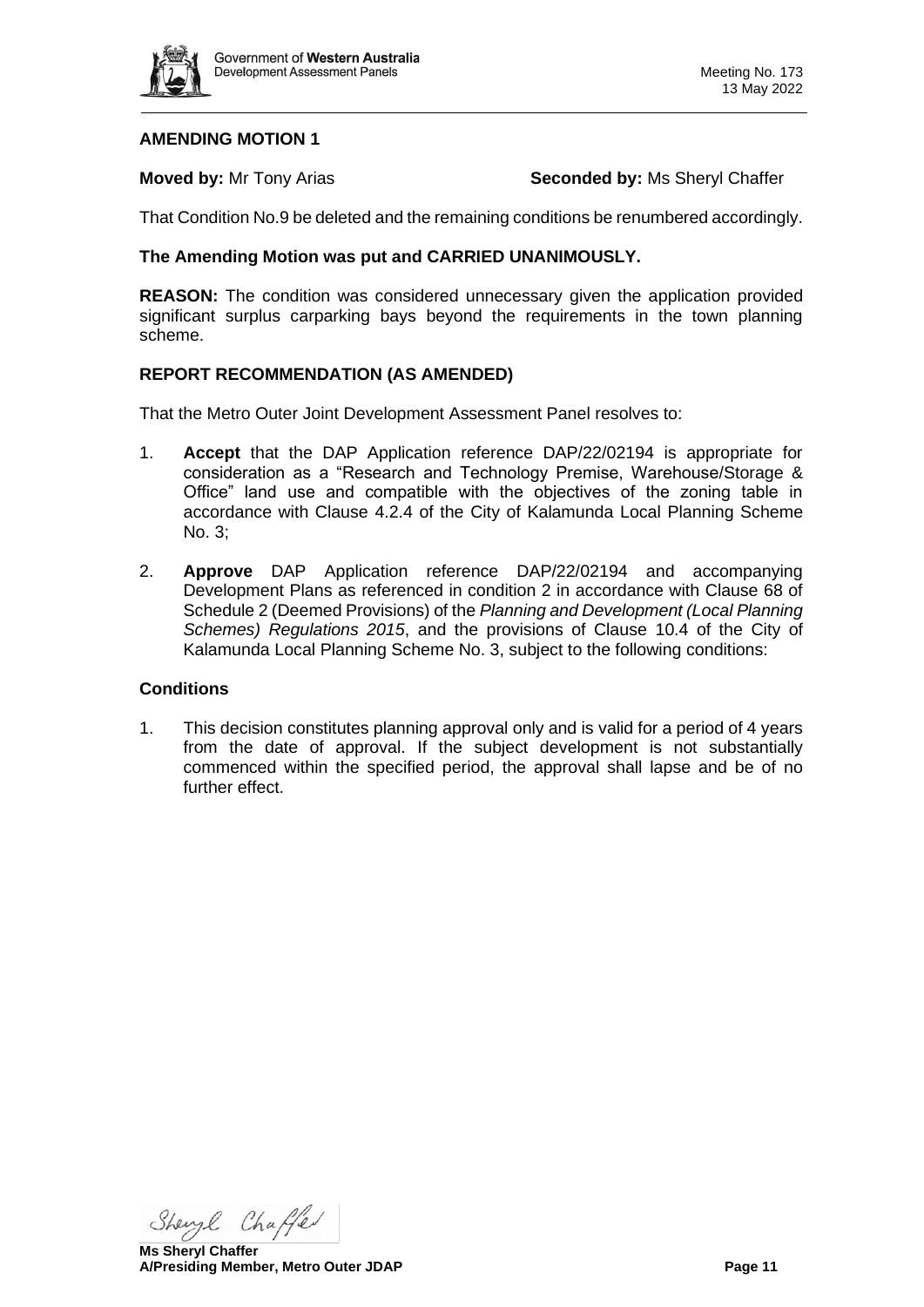

2. The development being carried out in accordance with the plan(s)/drawing(s) and document(s) (including any recommendations made) listed below, including any amendments to those plans as shown in red.

| Plan No.        | Rev. | <b>Title</b>           | <b>Date</b> | <b>Prepared by</b> |
|-----------------|------|------------------------|-------------|--------------------|
| 3477 03         | B    | <b>SITE PLAN</b>       | 12/04/2022  | <b>BROWN</b>       |
|                 |      |                        |             | <b>FALCONER</b>    |
| 347703          | B    | <b>FLOOR PLANS</b>     | 12/04/2022  | <b>BROWN</b>       |
|                 |      |                        |             | <b>FALCONER</b>    |
| 3477 04         | A    | <b>ELEVATIONS</b>      | 25/02/2022  | <b>BROWN</b>       |
|                 |      |                        |             | <b>FALCONER</b>    |
| 3477 05         | A    | <b>ELEVATIONS</b>      | 25/02/2022  | <b>BROWN</b>       |
|                 |      |                        |             | <b>FALCONER</b>    |
| 3477 06         | A    | <b>ELEVATIONS</b>      | 25/02/2022  | <b>BROWN</b>       |
|                 |      |                        |             | <b>FALCONER</b>    |
| t21.330.sk01c   |      | <b>SERVICE VEHICLE</b> | 22/02/2022  | TRANSCORE          |
|                 |      | <b>CIRCULATION</b>     |             |                    |
| 01              | D    | <b>LANDSCAPE PLAN</b>  | 26/04/2022  | <b>URBAN</b>       |
|                 |      |                        |             | RETREAT            |
|                 |      |                        |             | GARDEN             |
|                 |      |                        |             | DESIGN             |
| t21.330.wt.r01a | r01a | TRAFFIC IMPACT         | 22/02/2022  | TRANSCORE          |
|                 |      | <b>STATEMENT</b>       |             |                    |

- 3. A Detailed Drainage Plan is to be prepared based on geotechnical report and approved to manage all stormwater generated from roofed and paved areas onsite and to the specification and satisfaction of the City of Kalamunda.
- 4. For the duration of development, all stormwater drainage from roofed and paved areas being disposed of to the specification outlined in the approved Detailed Drainage Plan and to the satisfaction of the City of Kalamunda.
- 5. Prior to occupation of the development, redundant vehicle crossover(s) to be removed and the kerbing, verge, and footpath (where relevant) reinstated to the specifications and satisfaction of the City of Kalamunda.
- 6. Prior to an occupation of the development, all car parking areas must meet the following requirements:
	- i. The provision and maintenance of a minimum of 170 car parking spaces, which are designed, constructed, sealed, kerbed, drained and marked in accordance with Australian/New Zealand Standard AS/NZS 2890.1:2004, Parking facilities, Part 1: Off street car parking.
	- ii. The provision and maintenance car parking space(s) dedicated to people with disabilities, which are designed, constructed, sealed, kerbed, drained and marked in accordance with Australian/New Zealand Standard AS/NZS 2890.6:2009, Parking facilities, Part 6: Off street parking for people with disabilities and which are linked to the main entrance of the development by a continuous accessible path of travel designed and constructed in accordance with Australian Standard AS 1428.1 2009, Design for access and mobility, Part 1: General Requirements for access New building work.

Shengl Chaffer

**Ms Sheryl Chaffer A/Presiding Member, Metro Outer JDAP Page 12**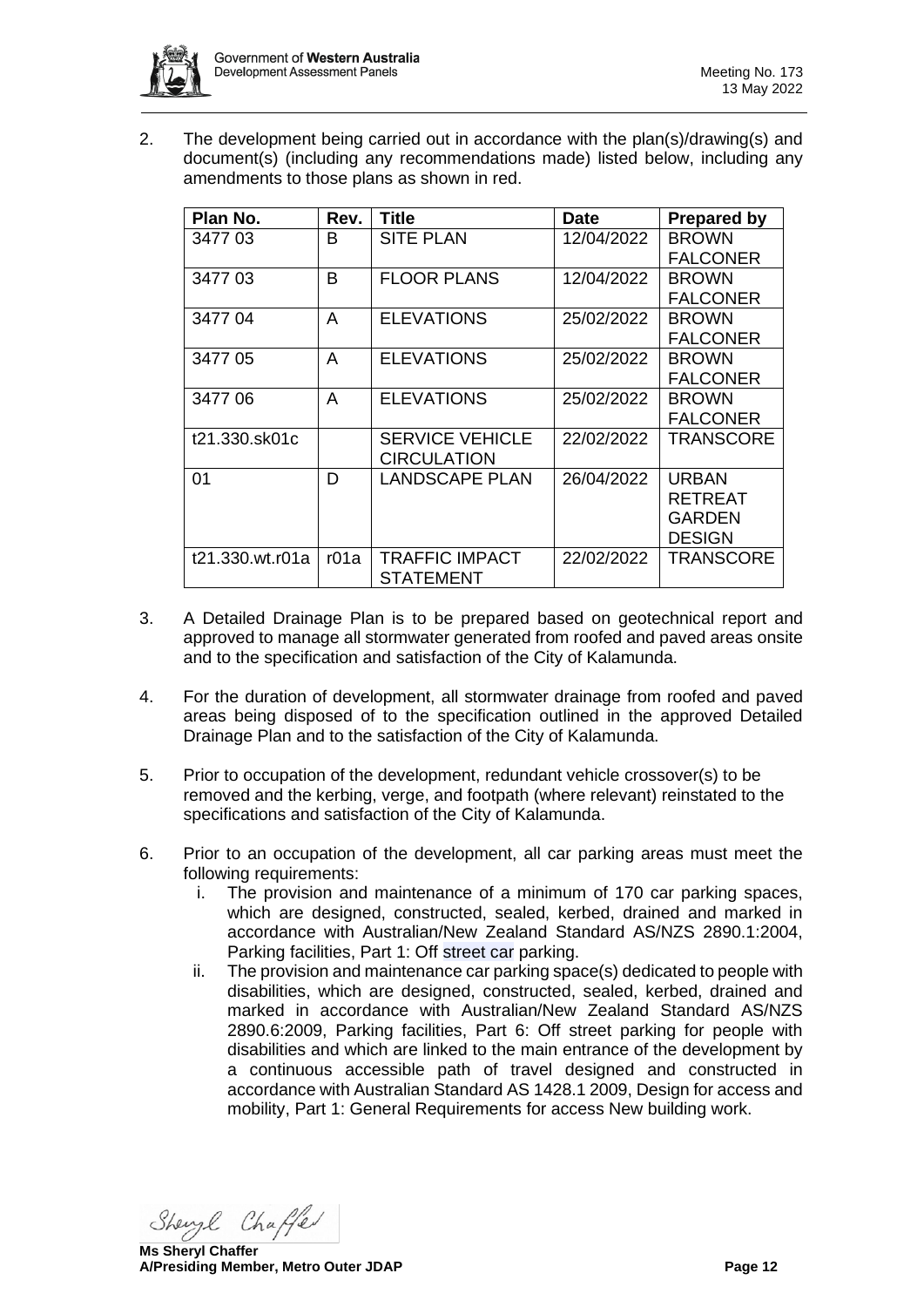

iii. Vehicle parking, manoeuvring and circulation areas are to be suitably constructed, sealed, kerbed, line marked and drained to the specification and satisfaction of the City of Kalamunda and Australian Standard AS2890.

Comply with the above requirements and be maintained to the satisfaction of the City of Kalamunda for the duration of the development.

- 7. For the duration of the development, no car parking bays are to be used for other than the parking of vehicles, to the satisfaction of the City of Kalamunda.
- 8. Prior to approval for a Building Permit, arrangements being made to the satisfaction of the City of Kalamunda to ensure that a Cost Contribution will be made for 204 (No 5) Nardine Close, High Wycombe, towards the Forrestfield Light Industrial Area – Stage 1 Development Contribution Plan for Infrastructure and Administrative Costs pursuant to cl.6.5 and Schedule 12 of the City of Kalamunda Local Planning Scheme No. 3.
- 9. Prior to the occupation of the development, the landowner/applicant contributing towards public art, pursuant to City of Kalamunda Local Planning Policy 26.
- 10. All landscaping noted in the approved Landscape Plan must be planted prior to occupation of the development and maintained thereafter, to the satisfaction of the City of Kalamunda. Any species which fail to establish within the first two planting seasons following implementation must be replaced at the landowners cost to the satisfaction of the City of Kalamunda.
- 11. Prior to occupation of the development, bicycle facilities shall be provided in accordance with Australian Standard AS 2890.3 to the Satisfaction of the City of Kalamunda. The facilities shall thereafter be retained for the duration of the development.
- 12. Signs and on-site advertising must not include reflective, flashing, chasing or pulsating lights and must not have such intensity as to cause annoyance to the public or illuminate beyond the extent of the lot boundaries for the duration of the development.
- 13. Prior to applying for a building permit, the landowner is to submit, and have approved by the City of Kalamunda, detailed information relating to external finishes and colour schemes. Prior to an occupation permit being granted, the approved external finishes and colour schemes are to be implemented to the satisfaction of the City of Kalamunda and maintained for the duration of the development.

Shengl Chaffer

**Ms Sheryl Chaffer A/Presiding Member, Metro Outer JDAP Page 13**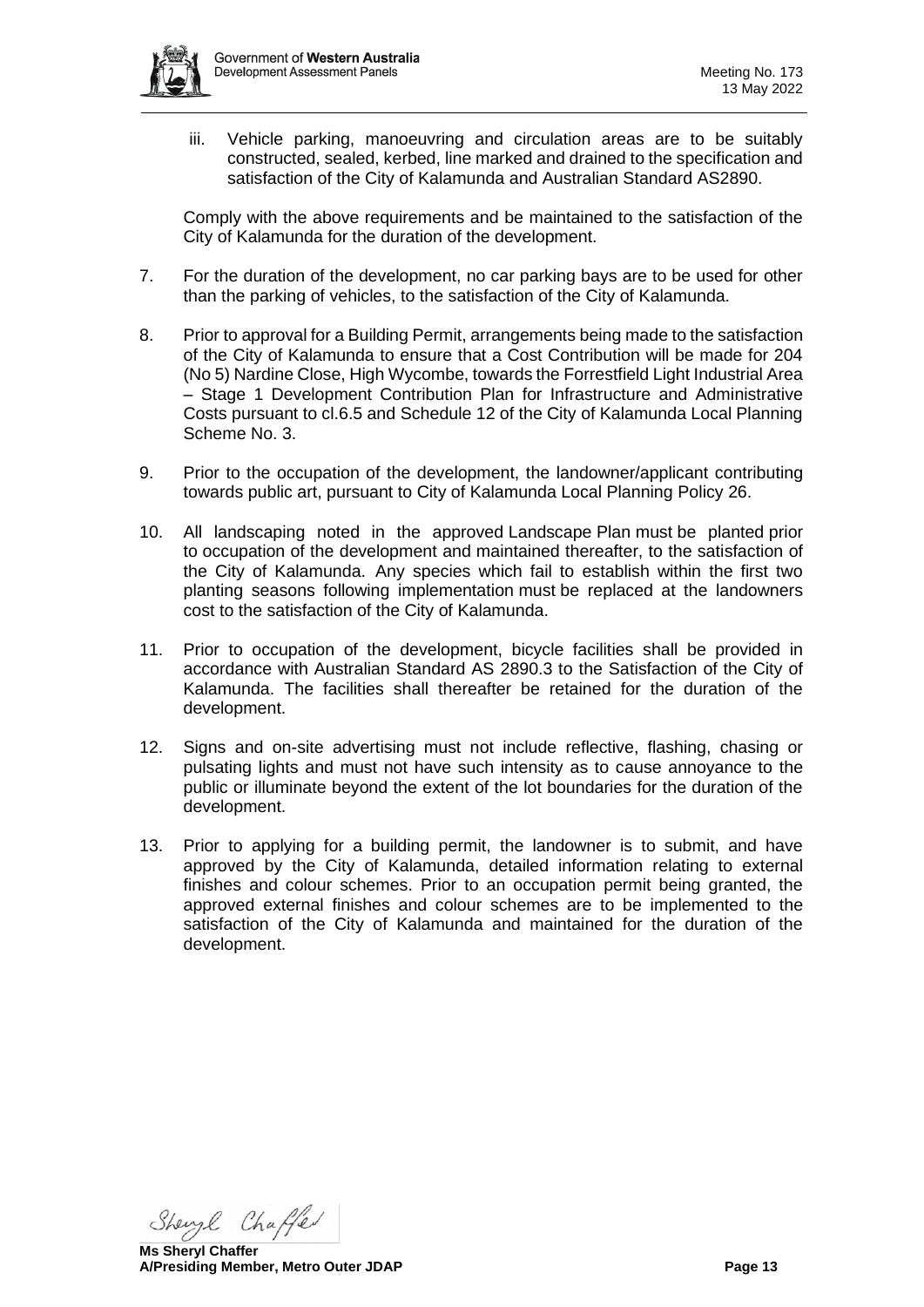- 14. Prior to approval for a building permit, the applicant is to submit, and have approved by the City of Kalamunda, an External Lighting Plan, in accordance with the following criteria:
	- i. Detailing lighting to internal driveways, carparks, pathways and areas of open space.
	- ii. All lighting shall be designed and installed so that as far as reasonably possible, by way of hooding and orientation, minimal light will be case onto any adjoining property.
	- iii. Lighting shall not cause a nuisance to adjoining residents or the travelling public and shall at all times comply with the requirements stipulated under Australian Standard AS 4282-1997 (Control of the Obtrusive Effects of Outdoor Lighting).

The approved lighting plan is to be implemented prior to the occupation of the development and the constructed lighting thereafter maintained for the duration of the development to the satisfaction of the City of Kalamunda.

- 15. Prior to occupation of the development, the landowner must locate and/or screen the following components of the development so that they are not visible from any road to which the site has frontage, adjoining properties or otherwise on display from any public vantage point:
	- a. Refuse storage areas;
	- b. Service equipment;
	- c. Mechanical ventilation;
	- d. Refrigeration units; and
	- e. Storage areas for machinery, materials or the like.
- 16. Prior to occupation of the development, crossovers must be designed and constructed to the specification and satisfaction of the City of Kalamunda.
- 17. Prior to occupation of the development, the development must be connected to the reticulated sewerage network.
- 18. Prior to an occupation permit being granted for the development, any recommendations of the submitted Transport Impact Statement are to be implemented to the specification and satisfaction of the City of Kalamunda.
- 19. A geotechnical report must be submitted detailing site conditions, particularly in respect to groundwater level and stormwater disposal by infiltration.
- 20. All cut and fill is to be retained within the property boundaries by retaining walls designed and certified by an accredited structural engineer. A Building Application will be required for the retaining wall if retained height is more than 500 mm.
- 21. Prior to applying for a Building Permit, the applicant is to submit, and have approved by the City of Kalamunda, a Noise Management Plan demonstrating compliance with the Environmental (Noise) Regulations 1997. The Noise Management Plan is to be prepared by an appropriately qualified acoustic consultant (such as a member of the Australian Acoustical Society or the Association of Australian Acoustical Consultants). The approved Noise Management Plan is to be implemented to the satisfaction of the City of Kalamunda for the duration of the development.

Shengl Chaffer

**Ms Sheryl Chaffer A/Presiding Member, Metro Outer JDAP Page 14**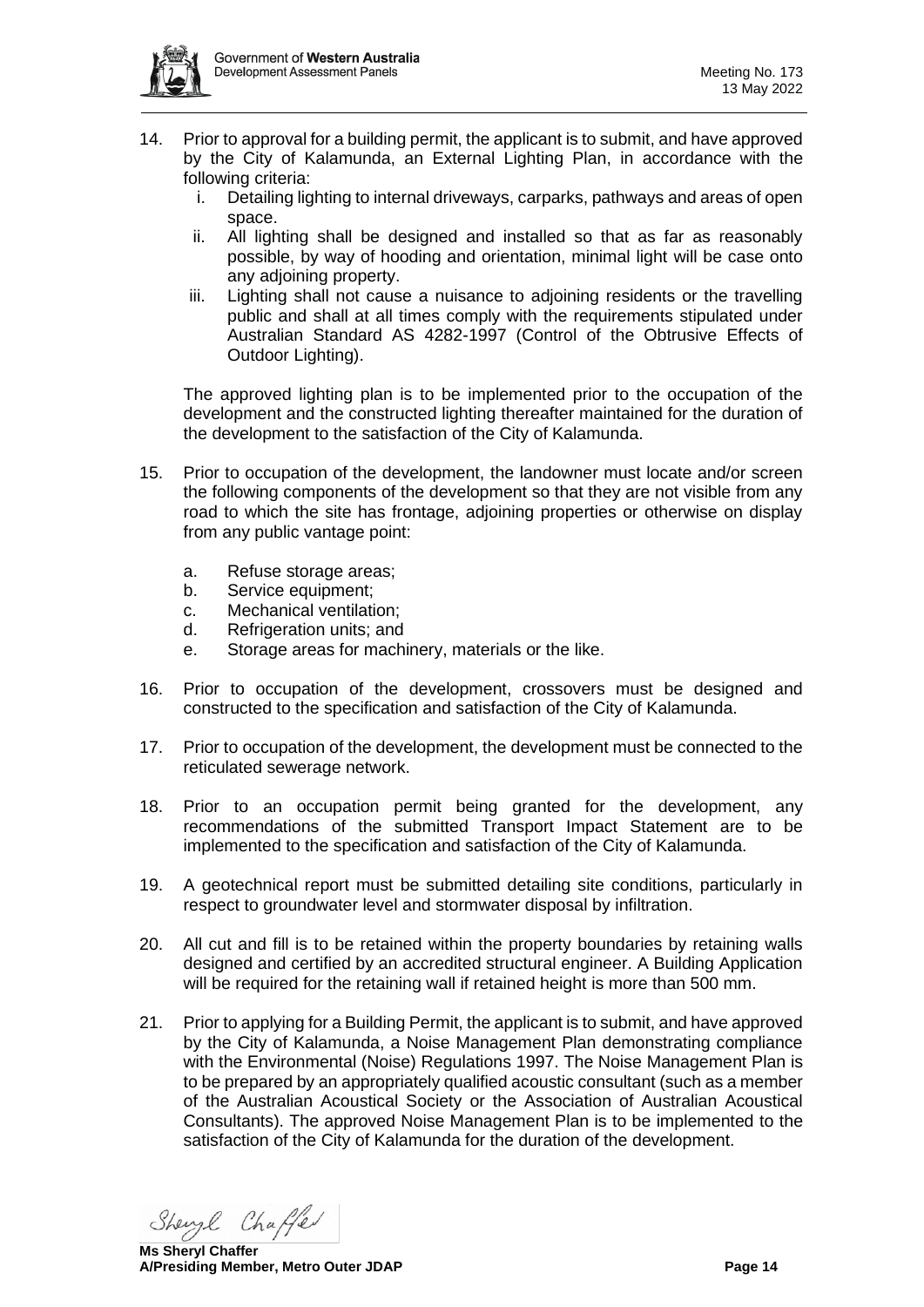

- 22. Prior to applying for a building permit, a Construction Management Plan must be submitted by the landowner to the satisfaction of the City of Kalamunda. The Construction Management Plan must be prepared by a suitably qualified person and detail how the construction of the development will be maintained including:
	- a. Public safety and security.
	- b. Hours of construction.
	- c. Traffic management plans during construction, including any proposed road closures.
	- d. Toilet facilities for construction workers.
	- e. Protection of public infrastructure and mature trees marked for retention within the road reserve.
	- f. Dilapidation report of adjoining properties.
	- g. How materials and equipment will be delivered and removed from the site.
	- h. How materials and equipment will be stored on the site.
	- i. Parking arrangements for staff, contractors and visitors.
	- j. Construction Waste disposal strategy and location of waste disposal bins.
	- k. How dust, noise, erosion, lighting and environmental hazards will be managed during the stages of construction.
	- l. Complaint management procedure.
	- m. Dilapidation report(s).
	- n. Other matters likely to impact on surrounding property owners.

The approved Construction Management Plan must be implemented prior to the commencement of works and thereafter maintained for the duration of works to the satisfaction of the City of Kalamunda.

- 23. Prior to the commencement of development, other than buildings, outbuildings and/or structures shown on the approved plan for retention, all buildings, outbuildings and/or structures present on lot being demolished and materials removed from the lot.
- 24. Prior to occupation of the development, all septic sewer systems including all tanks and pipes and associated drainage systems (soak wells or leach drains) and any stormwater disposal systems are to be decommissioned, in accordance with the Health (Treatment of Sewerage and Disposal of Effluent and Liquid Waste) Regulations 1974, removed, filled with clean sand and compacted. Proof of decommissioning is to be provided in the form of either certification from a licensed plumber or a statutory declaration from the landowner/applicant, confirming that the site has been inspected and all septic tanks, soak wells, leach drains and any associated pipework have been removed.

## **Advice Notes**

- A. A building permit is required prior to the commencement of works.
- B. The submitted Building Permit application plans are to be consistent with the plans that form part of the relevant planning approval, to the satisfaction of the City of Kalamunda.
- C. With regards to the crossover condition, the developer should refer to the Specifications for Crossover Construction available at www.kalamunda.wa.gov.au.

Shengl Chaffer

**Ms Sheryl Chaffer A/Presiding Member, Metro Outer JDAP Page 15**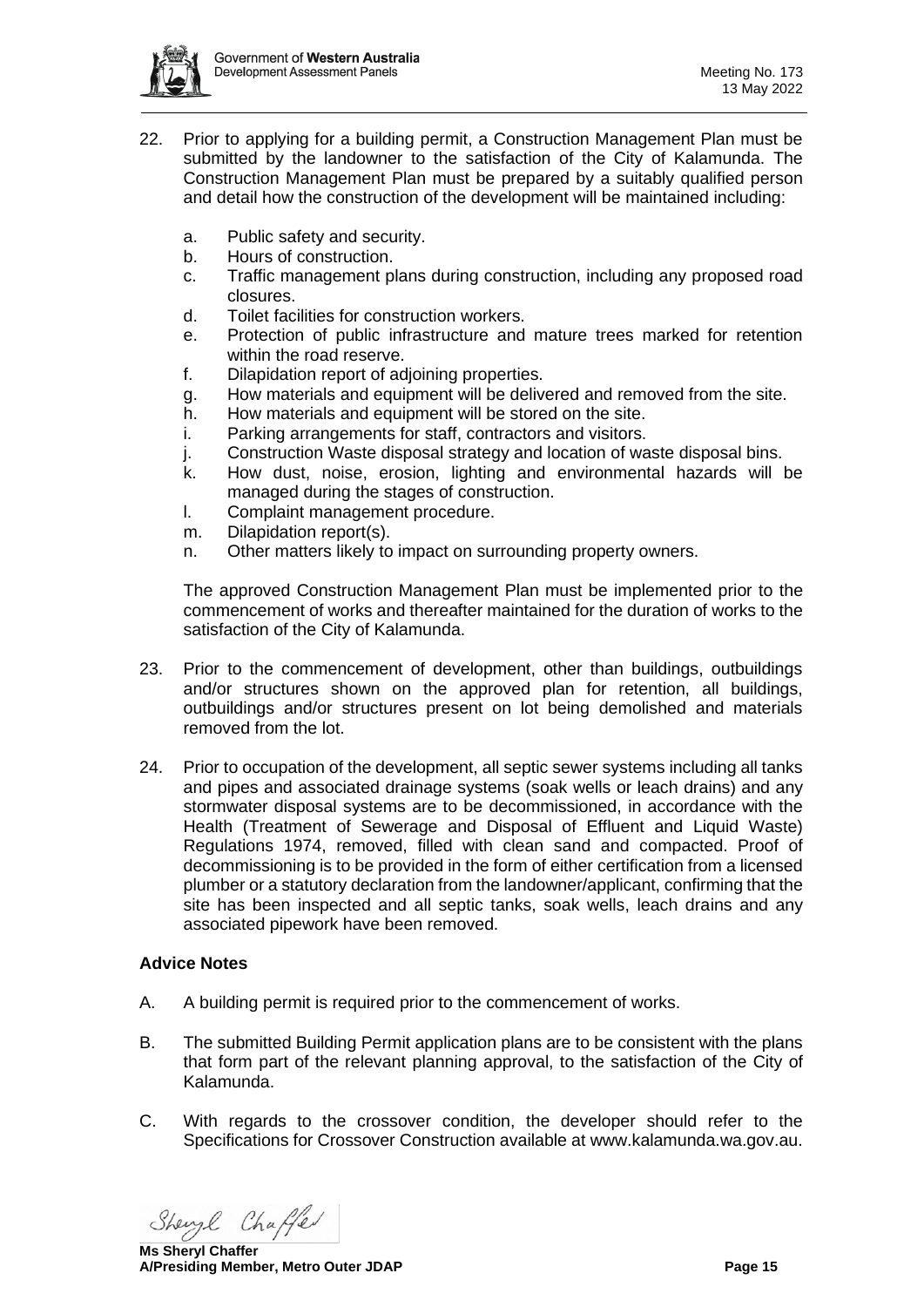- D. In regard to stormwater drainage condition, the developer is referred to the City of Kalamunda Stormwater Design Guidelines for Subdivisional and Property Development, available at [www.kalamunda.wa.gov.au](http://www.kalamunda.wa.gov.au/)
- E. Lighting for the proposed development is to comply with AS 4282-1997 Control of the obtrusive effects of outdoor lighting.
- F. In regard to condition 10 the landowner's are advised that a public art contribution of \$100,000 applies to this approval, which can be provided through either a public art contribution within the subject site or within a public area within the vicinity of the subject site equal to \$100,000, or alternatively the provision of a \$100,000 as in lieu payment to the City of Kalamunda's Public Art Fund.
- G. In regard to condition 10 the City of Kalamunda's Local Planning Policy 26 (Public Art Contributions) provides a concise and documented procedure for public art contributions to provide for consistent management and transparent process by the City.
- H. This application qualifies for an exemption from the substantial commencement period, in that a new timeframe can be substituted being the original deadline plus an additional two (2) years. These periods are calculated from the date the approval was granted. This is available under 'Clause 78H Notice of Exemption from planning requirements during State of Emergency', issued by the Minister for Planning on 8 April 2020.
- I. The landowner/applicant is reminded of their obligations to comply with the "Land development sites and impacts on air quality: a guideline for the prevention of dust and smoke pollution from land development sites in Western Australia", prepared by the Department of Water and Environmental Regulation.
- J. All proposed fencing is to be installed to a standard no less than the minimum specification as required by the City of Kalamunda Fencing Local Laws.
- K. Attention is drawn to the requirements for access to buildings for people with disabilities in accordance with the Building Code of Australia and AS1428.1. Detailed drawings are to be submitted with the Building Permit application identifying means of access from carparking areas to the entrance of the building and throughout the building, as required by AS1428.1.
- L. A demolition permit is required prior to commencement of demolition works.

## **The Report Recommendation (as amended) was put and CARRIED UNANIMOUSLY.**

<span id="page-15-0"></span>**REASON:** The proposal was supported as it is consistent with the land use intent for the location and the overall planning framework. Very minor development design guideline variations do not defeat amenity or design objectives as stated in the RAR and the nature and scope of conditions applied are appropriate to the development and local context.

Shengl Chaffer

**Ms Sheryl Chaffer A/Presiding Member, Metro Outer JDAP Page 16**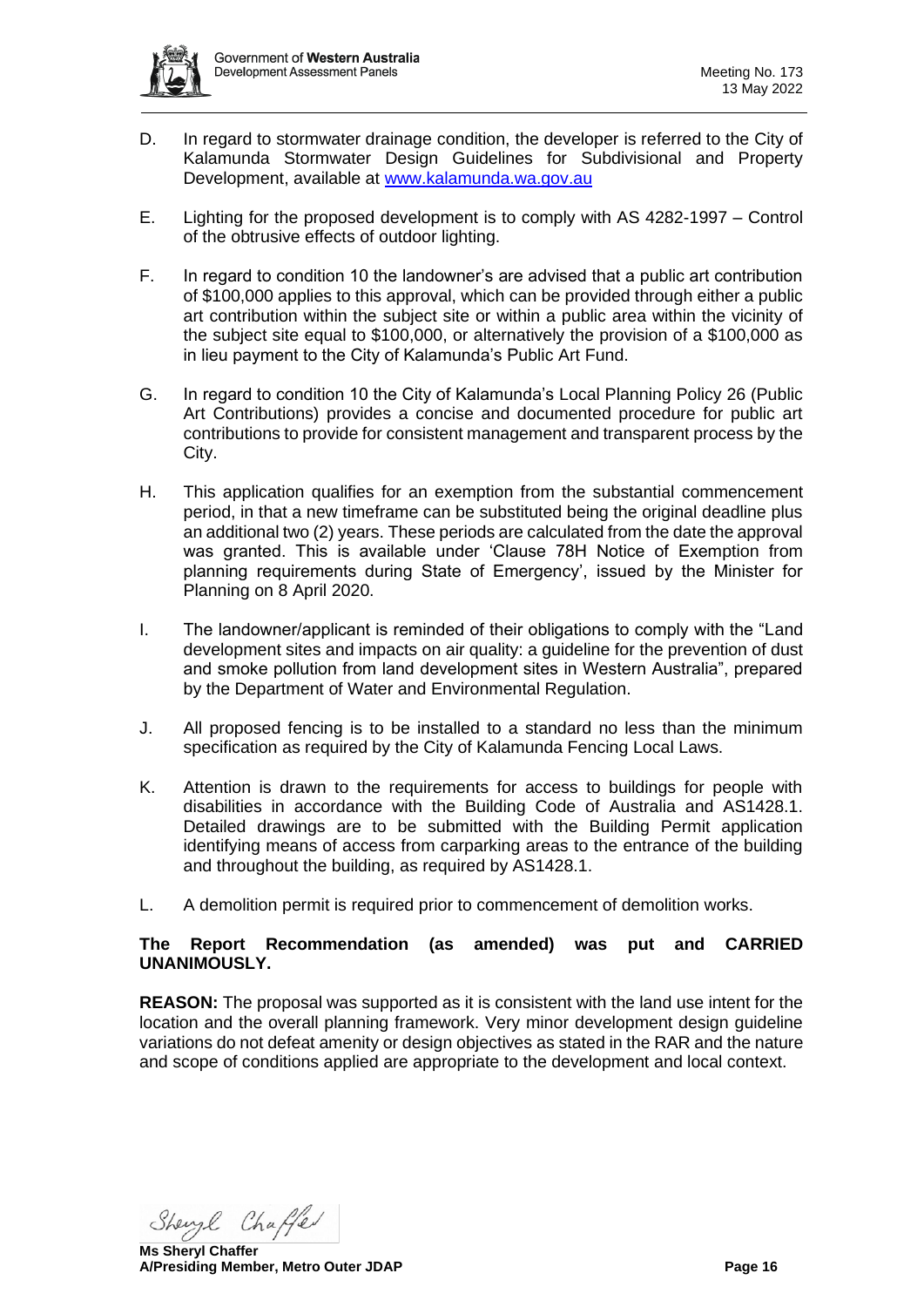

#### **9. Form 2 – Responsible Authority Reports – DAP Amendment or Cancellation of Approval**

# <span id="page-16-0"></span>**9.1 Lot 3 (No.46) Meares Ave, Kwinana**

| Development Description:    | Proposed Commercial Development (Pharmacy)   |  |
|-----------------------------|----------------------------------------------|--|
| <b>Proposed Amendments:</b> | Form 2.2 - Amended Development Application - |  |
|                             | Shop (Pharmacy)                              |  |
| Applicant:                  | Rowe Group                                   |  |
| Owner:                      | Santavae (Kwinana) Pty Ltd                   |  |
| Responsible Authority:      | City of Kwinana                              |  |
| DAP File No:                | DP/13/00855                                  |  |

#### **REPORT RECOMMENDATION**

**Moved by:** Mayor Carol Adams **Seconded by:** Cr Matthew Rowse

That the Metro Outer JDAP resolves to:

- 1. **Accept** that the DAP Application reference DAP/13/00855 as detailed on the DAP Form 2 dated 3 March 2022 is appropriate for consideration in accordance with regulation 17 of the *Planning and Development (Development Assessment Panels) Regulations 2011*;
- 2. **Approve** DAP Application reference DAP/13/00855 and accompanying plans (Site Plan, Overall Site Plan, 7684 Elevations - Building B, A03 Proposed Floor Plan) in accordance with Clause 68 of Schedule 2 (Deemed Provisions) of the *Planning and Development (Local Planning Schemes) Regulations 2015*, and the provisions of the City of Kwinana Local Planning Scheme No.3 (TPS3), for the proposed change of use from 'Recreational Facilities' to 'Shop' (pharmacy) in Tenancy 7 of the approved commercial development at Lot 3 (46) Meares Avenue, Kwinana Town Centre, subject to the conditions detailed on the previous approval dated 13 August 2014.

#### **The Report Recommendation was put and CARRIED UNANIMOUSLY.**

**REASON:** The Panel agreed that the proposed land use change and associated works are a minor change to the previously approved development and, in accordance with the RAR, is consistent with the planning framework for the city centre.

*Mayor Carol Adams and Cr Matthew Rowse (Local Government Member, City of Kwinana) left the panel at 9:47am. Cr Margaret Thomas and Cr Kellie Miskiewicz (Local Government Member, City of Kalamunda) joined the panel at 9:47am.*

Shengl Chaffer

**Ms Sheryl Chaffer A/Presiding Member, Metro Outer JDAP Page 17**